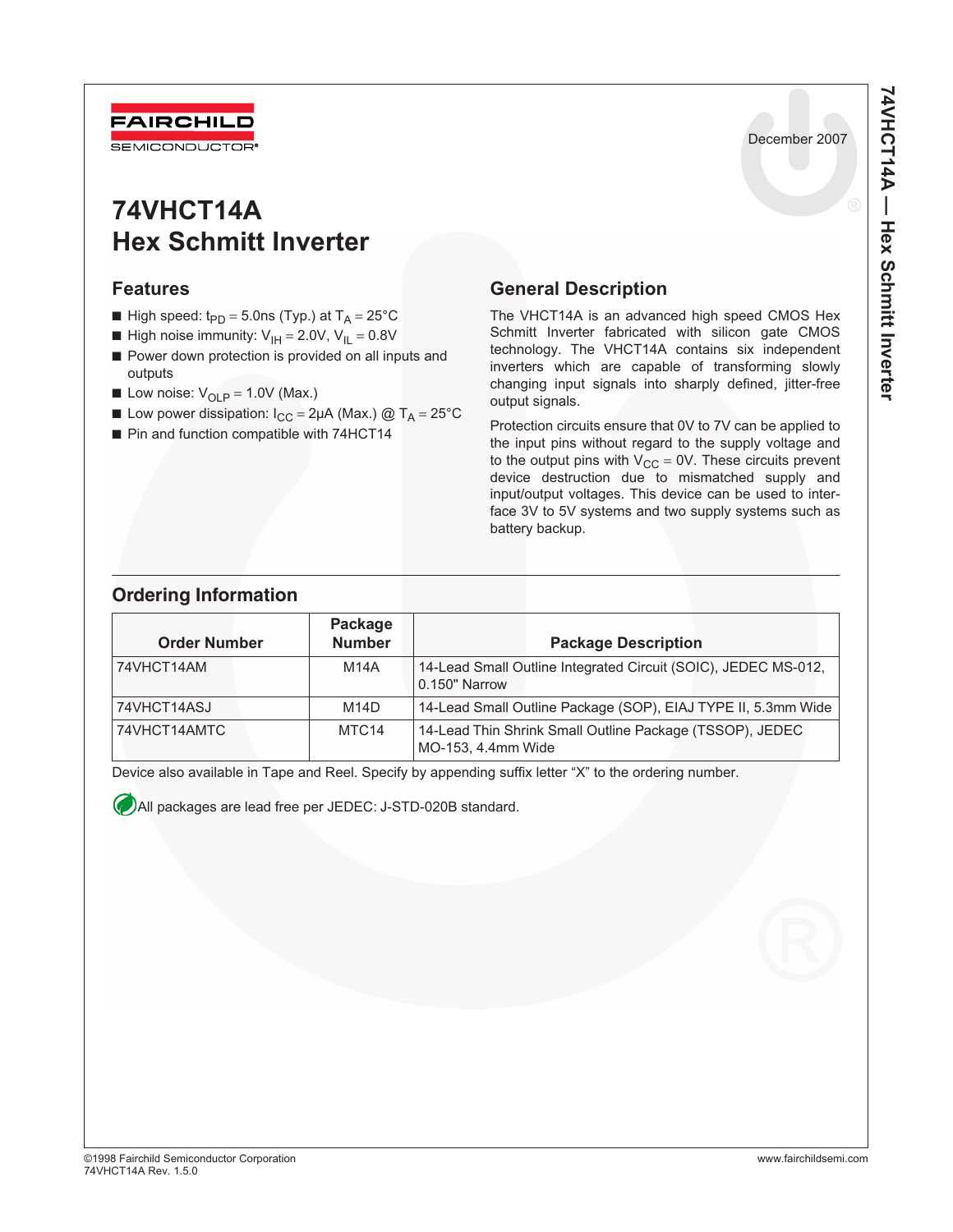#### **Connection Diagram**



# **Pin Description**

| <b>Pin Names</b> | <b>Description</b> |
|------------------|--------------------|
|                  | Inputs             |
|                  | Outputs            |

### **Logic Symbol**



## **Truth Table**

| m | Ξ |
|---|---|
|   |   |
|   |   |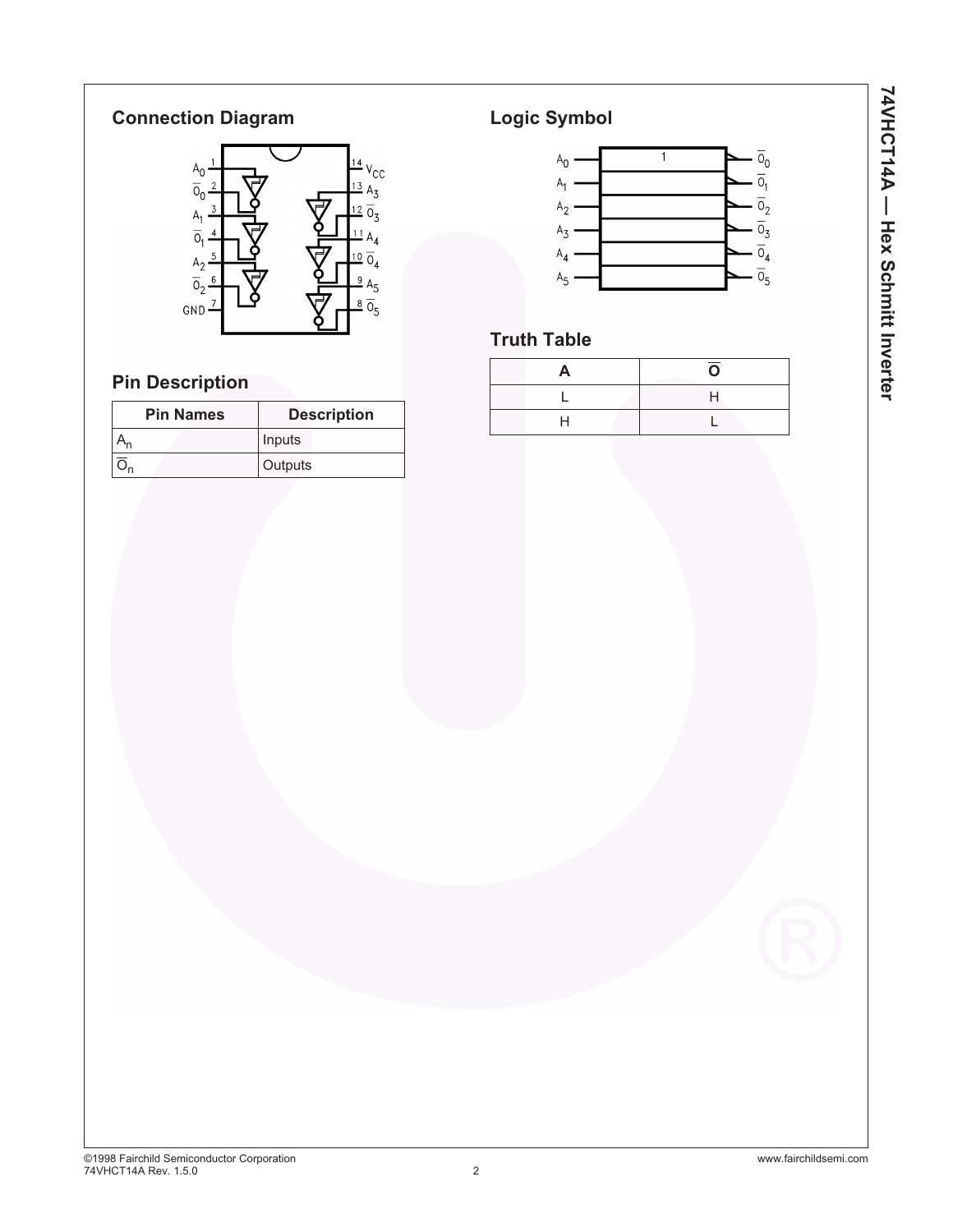#### **Absolute Maximum Ratings**

Stresses exceeding the absolute maximum ratings may damage the device. The device may not function or be operable above the recommended operating conditions and stressing the parts to these levels is not recommended. In addition, extended exposure to stresses above the recommended operating conditions may affect device reliability. The absolute maximum ratings are stress ratings only.

| <b>Symbol</b>               | <b>Parameter</b>                         | <b>Rating</b>                        |
|-----------------------------|------------------------------------------|--------------------------------------|
| $V_{CC}$                    | <b>Supply Voltage</b>                    | $-0.5V$ to $+7.0V$                   |
| $V_{IN}$                    | DC Input Voltage                         | $-0.5V$ to $+7.0V$                   |
| $V_{\text{OUT}}$            | DC Output Voltage                        |                                      |
|                             | Note 1                                   | $-0.5V$ to $V_{CC}$ + 0.5V           |
|                             | Note 2                                   | $-0.5V$ to $7.0V$                    |
| $I_{\mathsf{IK}}$           | Input Diode Current                      | $-20mA$                              |
| $I_{OK}$                    | Output Diode Current <sup>(3)</sup>      | ±20mA                                |
| $I_{OUT}$                   | <b>DC Output Current</b>                 | ±25mA                                |
| $I_{\rm CC}$                | DC V <sub>CC</sub> /GND Current          | ±50mA                                |
| $\mathsf{T}_{\textsf{STG}}$ | Storage Temperature                      | $-65^{\circ}$ C to +150 $^{\circ}$ C |
| $T_{L}$                     | Lead Temperature (Soldering, 10 seconds) | $260^{\circ}$ C                      |

# **Recommended Operating Conditions(4)**

The Recommended Operating Conditions table defines the conditions for actual device operation. Recommended operating conditions are specified to ensure optimal performance to the datasheet specifications. Fairchild does not recommend exceeding them or designing to absolute maximum ratings.

| Symbol                      | <b>Parameter</b>             | Rating                              |
|-----------------------------|------------------------------|-------------------------------------|
| $V_{CC}$                    | Supply Voltage               | 4.5V to $+5.5V$                     |
| $V_{IN}$                    | Input Voltage                | $0V$ to $+5.5V$                     |
| V <sub>OUT</sub>            | Output Voltage               |                                     |
|                             | Note 1                       | $0V$ to $V_{CC}$                    |
|                             | Note 2                       | 0V to +5.5V                         |
| $\mathsf{T}_{\mathsf{OPR}}$ | <b>Operating Temperature</b> | $-40^{\circ}$ C to +85 $^{\circ}$ C |

**Notes:**

1. HIGH or LOW state.  $I_{\text{OUT}}$  absolute maximum rating must be observed.

2.  $V_{CC} = 0V$ .

3.  $V_{OUT}$  < GND,  $V_{OUT}$  >  $V_{CC}$  (Outputs Active).

4. Unused inputs must be held HIGH or LOW. They may not float.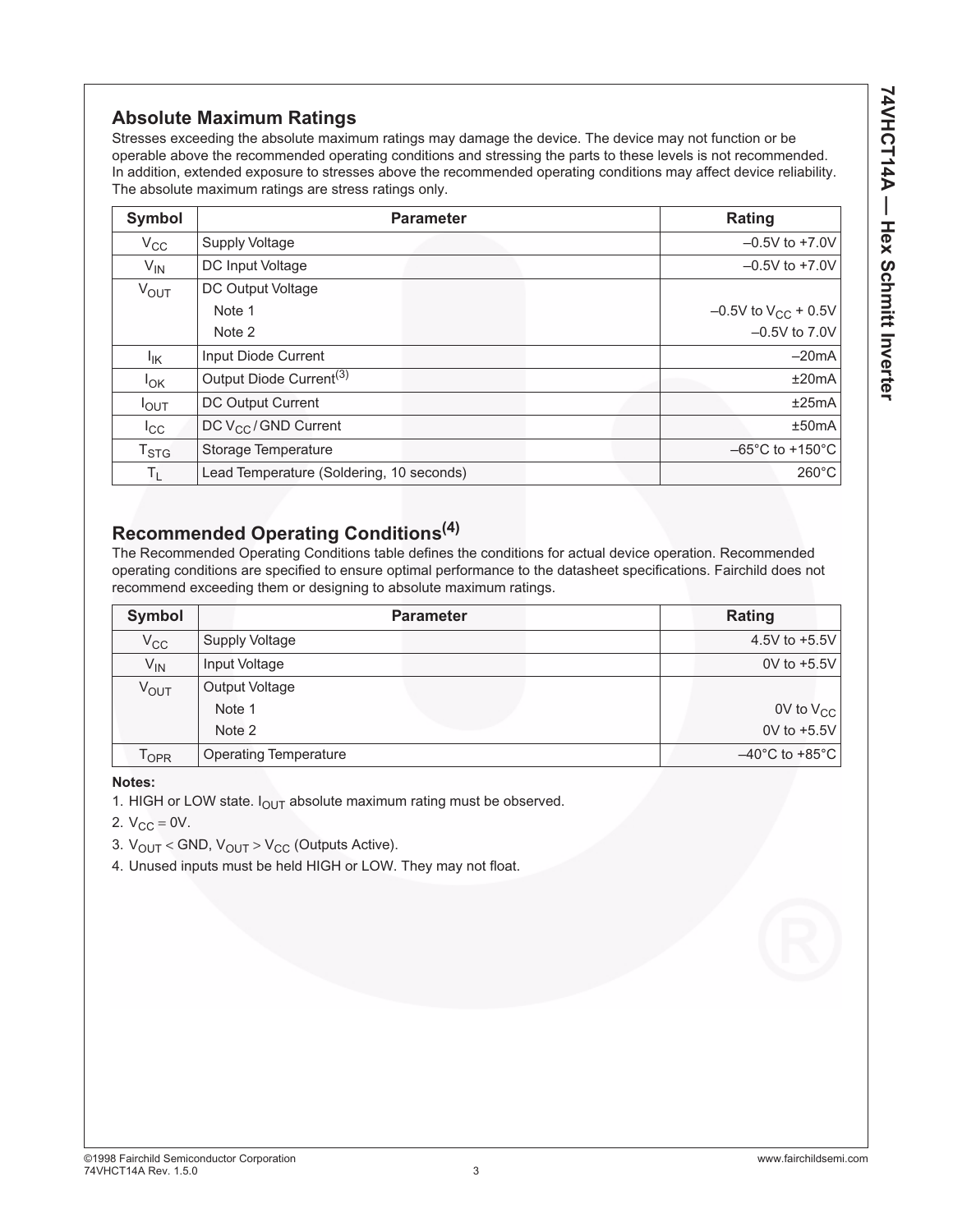**74VHCT14A - Hex Schmitt Inverter 74VHCT14A — Hex Schmitt Inverter**

|                                      |                                              |                                   |                                                     |                                         | $T_A = 25^{\circ}C$ |      |      | $T_A = -40$ °C<br>to $+85^{\circ}$ C |        |              |
|--------------------------------------|----------------------------------------------|-----------------------------------|-----------------------------------------------------|-----------------------------------------|---------------------|------|------|--------------------------------------|--------|--------------|
| Symbol<br><b>Parameter</b>           |                                              | <b>Conditions</b><br>$V_{CC} (V)$ |                                                     |                                         | Min.                | Typ. | Max. | Min.                                 | Max.   | <b>Units</b> |
| $V_{\mathsf{P}}$                     | Positive Threshold                           | 4.5                               |                                                     |                                         |                     |      | 1.9  |                                      | 1.9    | $\vee$       |
| Voltage                              | 5.5                                          |                                   |                                                     |                                         |                     | 2.1  |      | 2.1                                  |        |              |
| $V_N$                                | Negative Threshold                           | 4.5                               |                                                     |                                         | 0.5                 |      |      | 0.5                                  |        | $\vee$       |
|                                      | Voltage                                      | 5.5                               |                                                     |                                         | 0.6                 |      |      | 0.6                                  |        |              |
| <b>Hysteresis Voltage</b><br>$V_H$   | 4.5                                          |                                   |                                                     | 0.4                                     |                     | 1.4  | 0.4  | 1.4                                  | $\vee$ |              |
|                                      |                                              | 5.5                               |                                                     |                                         | 0.4                 |      | 1.5  | 0.4                                  | 1.5    |              |
| <b>HIGH Level Output</b><br>$V_{OH}$ | 4.5                                          |                                   | $V_{IN} = V_{IL}$   $I_{OH} = -50 \mu A$            | 4.40                                    | 4.50                |      | 4.40 |                                      | $\vee$ |              |
|                                      | Voltage                                      |                                   |                                                     | $I_{OH} = -8mA$                         | 3.94                |      |      | 3.80                                 |        |              |
| $V_{OL}$                             | <b>LOW Level Output</b>                      | 4.5                               |                                                     | $V_{1N} = V_{1H}$   $I_{OL} = 50 \mu A$ |                     | 0.0  | 0.1  |                                      | 0.1    | $\vee$       |
|                                      | Voltage                                      |                                   |                                                     | $I_{OL} = 8mA$                          |                     |      | 0.36 |                                      | 0.44   |              |
| $I_{IN}$                             | Input Leakage Current                        | $0 - 5.5$                         | $V_{IN}$ = 5.5V or GND                              |                                         |                     |      | ±0.1 |                                      | ±1.0   | μA           |
| $I_{\rm CC}$                         | Quiescent Supply<br>Current                  | 5.5                               | $V_{IN} = V_{CC}$ or GND                            |                                         |                     |      | 2.0  |                                      | 20.0   | μA           |
| $I_{\rm CCT}$                        | Maximum I <sub>CC</sub> /Input               | 5.5                               | $V_{IN} = 3.4V$ , Other<br>Inputs = $V_{CC}$ or GND |                                         |                     |      | 1.35 |                                      | 1.50   | mA           |
| $I_{OFF}$                            | Output Leakage Current<br>(Power Down State) | 0.0                               | $V_{\text{OUT}} = 5.5V$                             |                                         |                     |      | 0.5  |                                      | 5.0    | μA           |

#### **Noise Characteristics**

|                          |                                              |              |                   | $T_{\Delta} = 25^{\circ}C$ |               |               |
|--------------------------|----------------------------------------------|--------------|-------------------|----------------------------|---------------|---------------|
| Symbol                   | <b>Parameter</b>                             | $V_{CC}$ (V) | <b>Conditions</b> | Typ.                       | <b>Limits</b> | <b>Units</b>  |
| $V_{\text{O}}$ $P^{(5)}$ | Quiet Output Maximum Dynamic V <sub>OI</sub> | 5.0          | $C_1 = 50pF$      | 0.8                        | 1.0           | V             |
| $V_{\text{OIV}}^{(5)}$   | Quiet Output Minimum Dynamic V <sub>OI</sub> | 5.0          | $C_1 = 50pF$      | $-0.8$                     | 1.0           | $\mathcal{U}$ |
| $V_{\text{IHD}}^{(5)}$   | Minimum HIGH Level Dynamic Input Voltage     | 5.0          | $C_1 = 50pF$      |                            | 2.0           | $\mathcal{U}$ |
| $V_{ILD}$ <sup>(5)</sup> | Maximum LOW Level Dynamic Input Voltage      | 5.0          | $C_1 = 50pF$      |                            | 0.8           | $\sqrt{}$     |

**Note:**

5. Parameter guaranteed by design.

#### **AC Electrical Characteristics**

|                                     |                                  |               |                   | $T_A = -40^{\circ}C$<br>to +85°C<br>$T_A = 25^{\circ}C$ |               |      |      |      |              |
|-------------------------------------|----------------------------------|---------------|-------------------|---------------------------------------------------------|---------------|------|------|------|--------------|
| Symbol                              | <b>Parameter</b>                 | $V_{CC} (V)$  | <b>Conditions</b> | Min.                                                    | Typ.          | Max. | Min. | Max. | <b>Units</b> |
| t <sub>PHL</sub> , t <sub>PLH</sub> | <b>Propagation Delay</b>         | $5.0 \pm 0.5$ | $C_1 = 15pF$      |                                                         | 5.0           | 7.6  | 1.0  | 9.0  | ns           |
|                                     |                                  |               | $C_1 = 50pF$      |                                                         | 6.5           | 9.6  | 1.0  | 11.0 |              |
| $C_{IN}$                            | Input Capacitance                |               | $V_{CC} =$ OPEN   |                                                         | $\mathcal{P}$ | 10   |      | 10   | pF           |
| $C_{PD}$                            | Power Dissipation<br>Capacitance |               | (6)               |                                                         | 11            |      |      |      | pF           |

**Note:**

6.  $\mathsf{C}_{\mathsf{PD}}$  is defined as the value of the internal equivalent capacitance which is calculated from the operating current consumption without load. Average operating current can be obtained by the equation:  $I_{\text{CC}}$  (Opr.) = C<sub>PD</sub> • V<sub>CC</sub> • f<sub>IN</sub> +  $I_{\text{CC}}$  / 6 (per gate)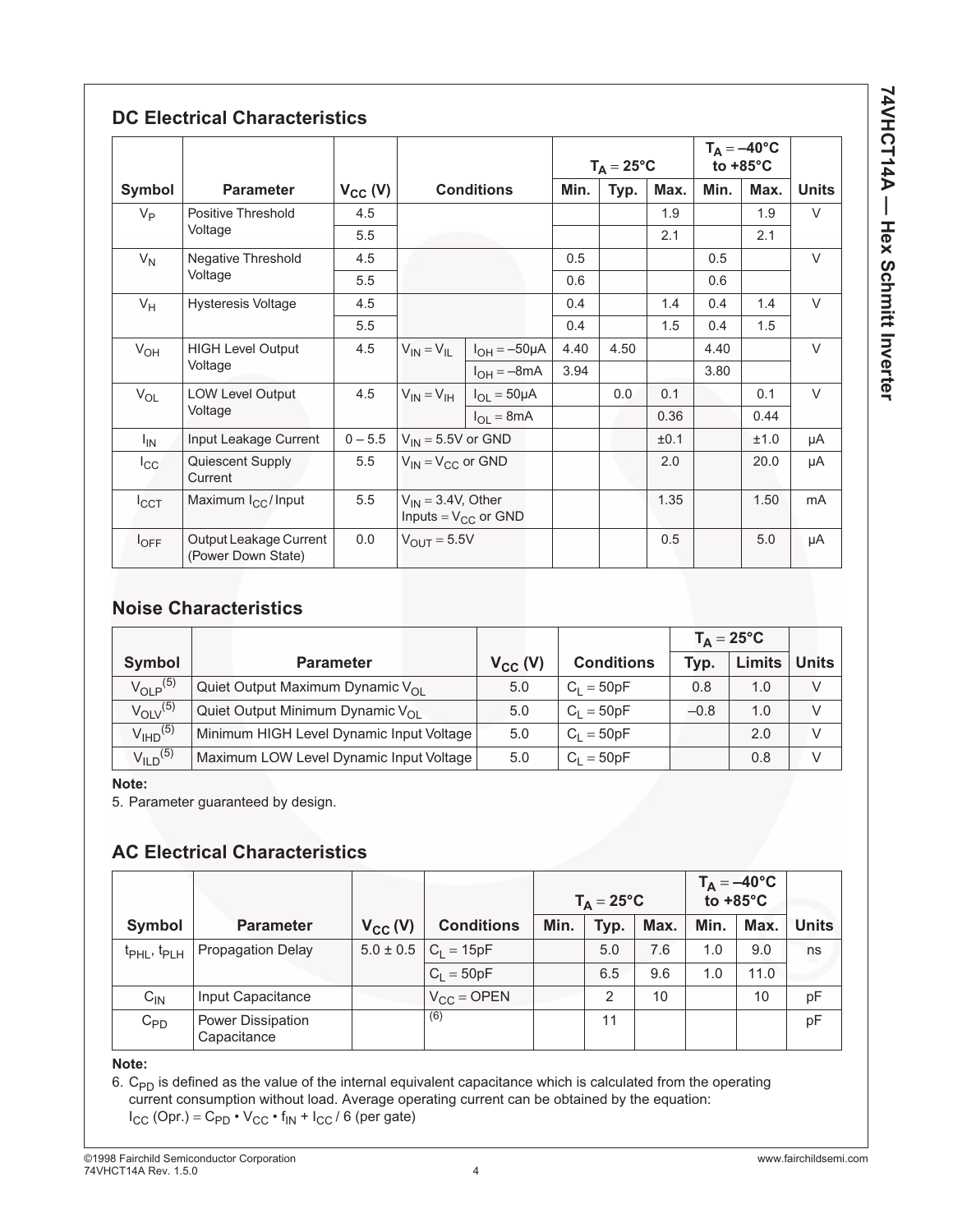



*Package drawings are provided as a service to customers considering Fairchild components. Drawings may change in any manner without notice. Please note the revision and/or date on the drawing and contact a Fairchild Semiconductor representative to verify or obtain the most recent revision. Package specifications do not expand the terms of Fairchild's worldwide terms and conditions, specifically the warranty therein, which covers Fairchild products.*

*Always visit Fairchild Semiconductor's online packaging area for the most recent package drawings:*

*<http://www.fairchildsemi.com/packaging/>*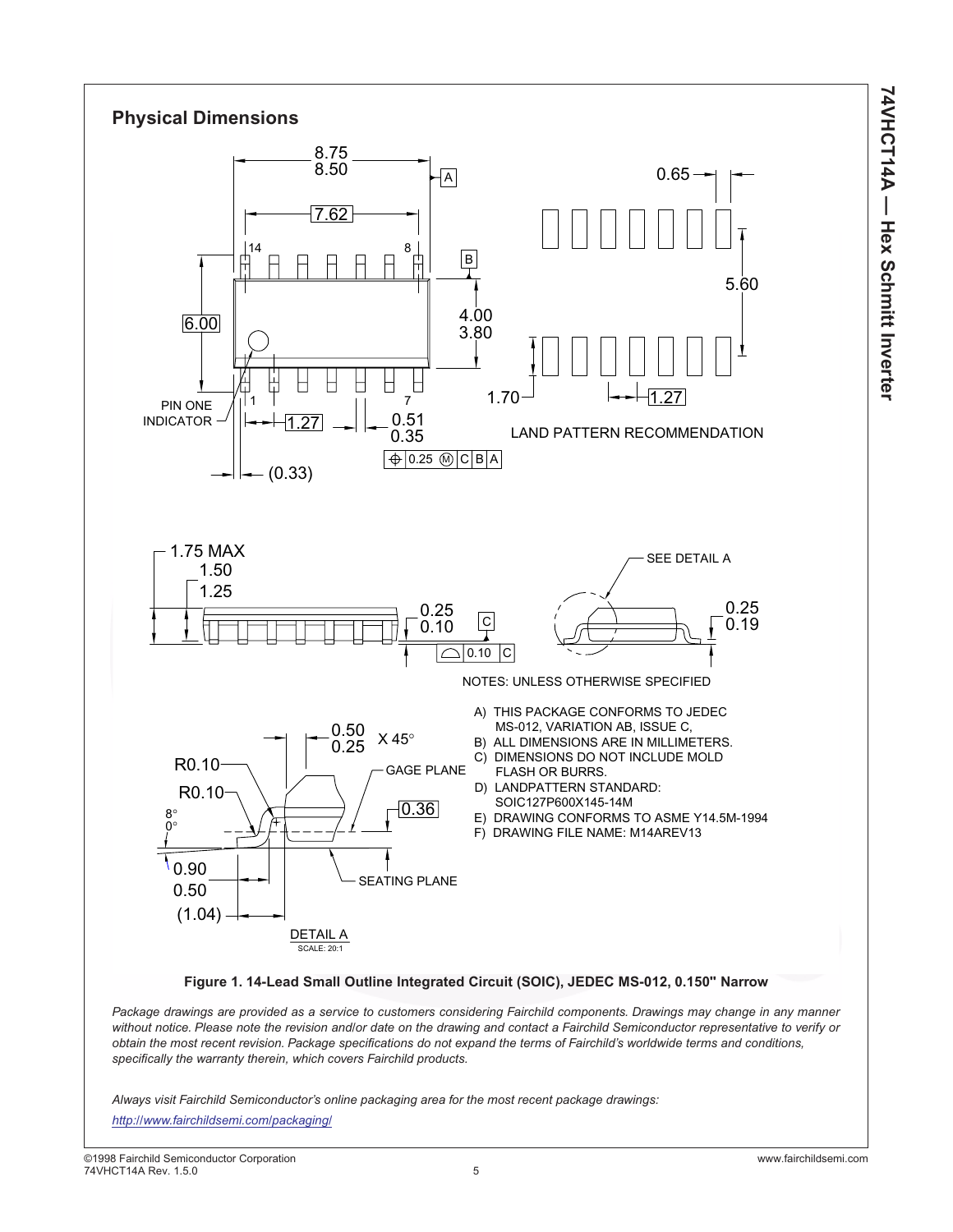**74VHCT14A - Hex Schmitt Inverter 74VHCT14A — Hex Schmitt Inverter**



*Always visit Fairchild Semiconductor's online packaging area for the most recent package drawings:*

*<http://www.fairchildsemi.com/packaging/>*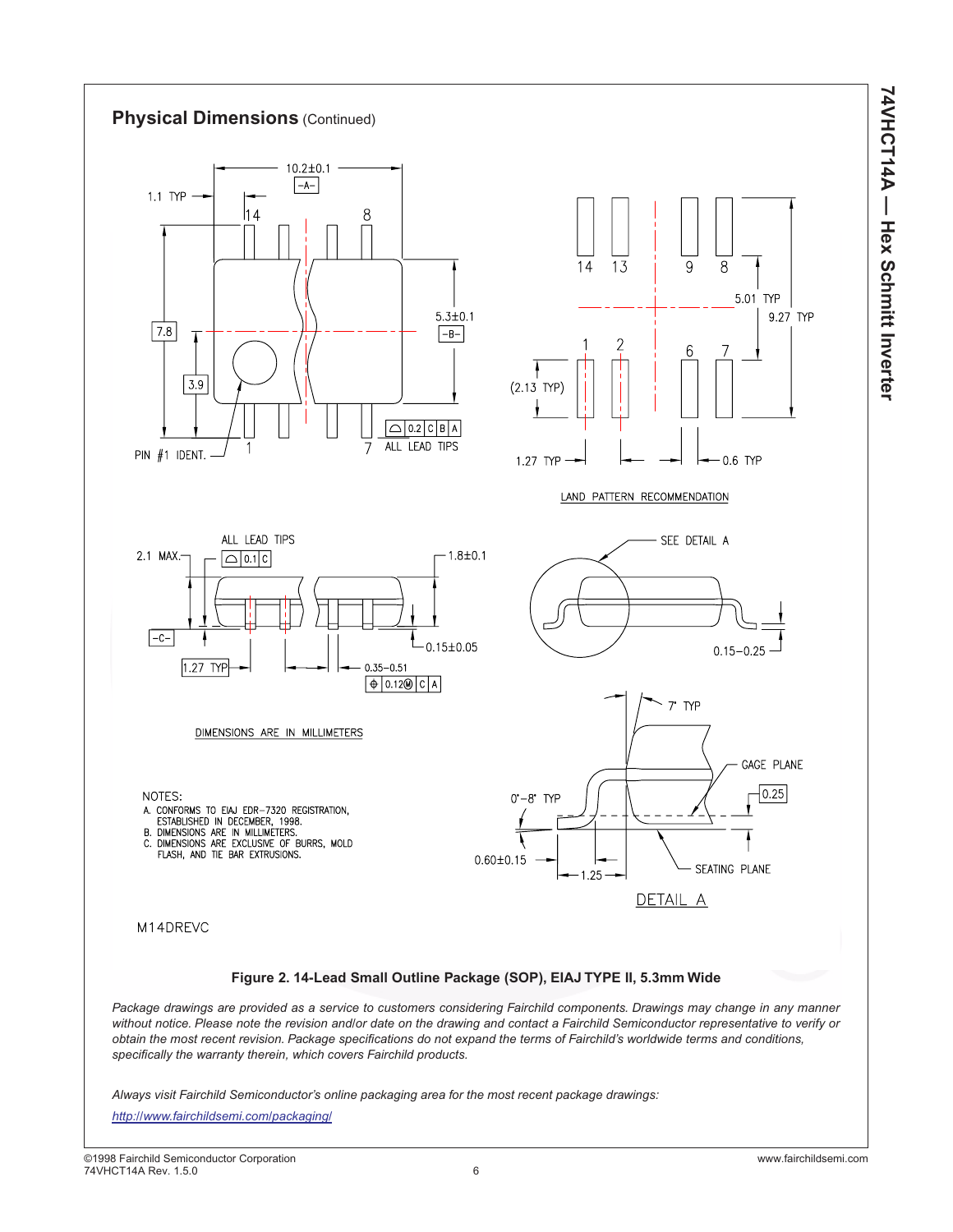

**74VHCT14A — Hex Schmitt Inverter**

**74VHCT14A - Hex Schmitt Inverter**